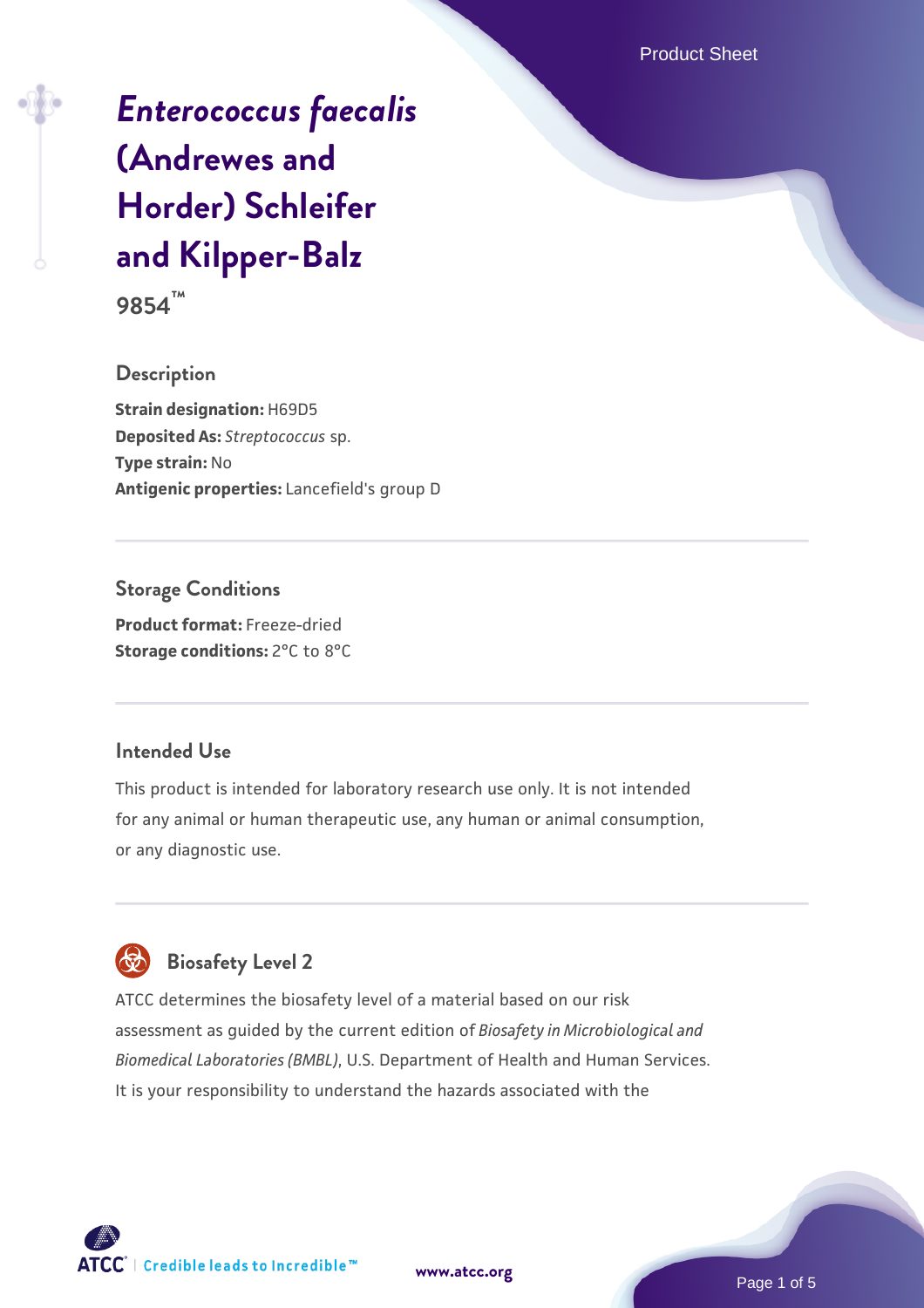material per your organization's policies and procedures as well as any other applicable regulations as enforced by your local or national agencies.

ATCC highly recommends that appropriate personal protective equipment is always used when handling vials. For cultures that require storage in liquid nitrogen, it is important to note that some vials may leak when submersed in liquid nitrogen and will slowly fill with liquid nitrogen. Upon thawing, the conversion of the liquid nitrogen back to its gas phase may result in the vial exploding or blowing off its cap with dangerous force creating flying debris. Unless necessary, ATCC recommends that these cultures be stored in the vapor phase of liquid nitrogen rather than submersed in liquid nitrogen.

## **Certificate of Analysis**

For batch-specific test results, refer to the applicable certificate of analysis that can be found at www.atcc.org.

#### **Growth Conditions**

**Medium:**  [ATCC Medium 44: Brain Heart Infusion Agar/Broth](https://www.atcc.org/-/media/product-assets/documents/microbial-media-formulations/4/4/atcc-medium-44.pdf?rev=ce06ac4e5438493b896cd46c7d875629) **Temperature:** 37°C **Atmosphere: 95% Air, 5% CO<sub>2</sub>** 

#### **Handling Procedures**

1. Open vial according to enclosed instructions or visit www.atcc.org for instructions.



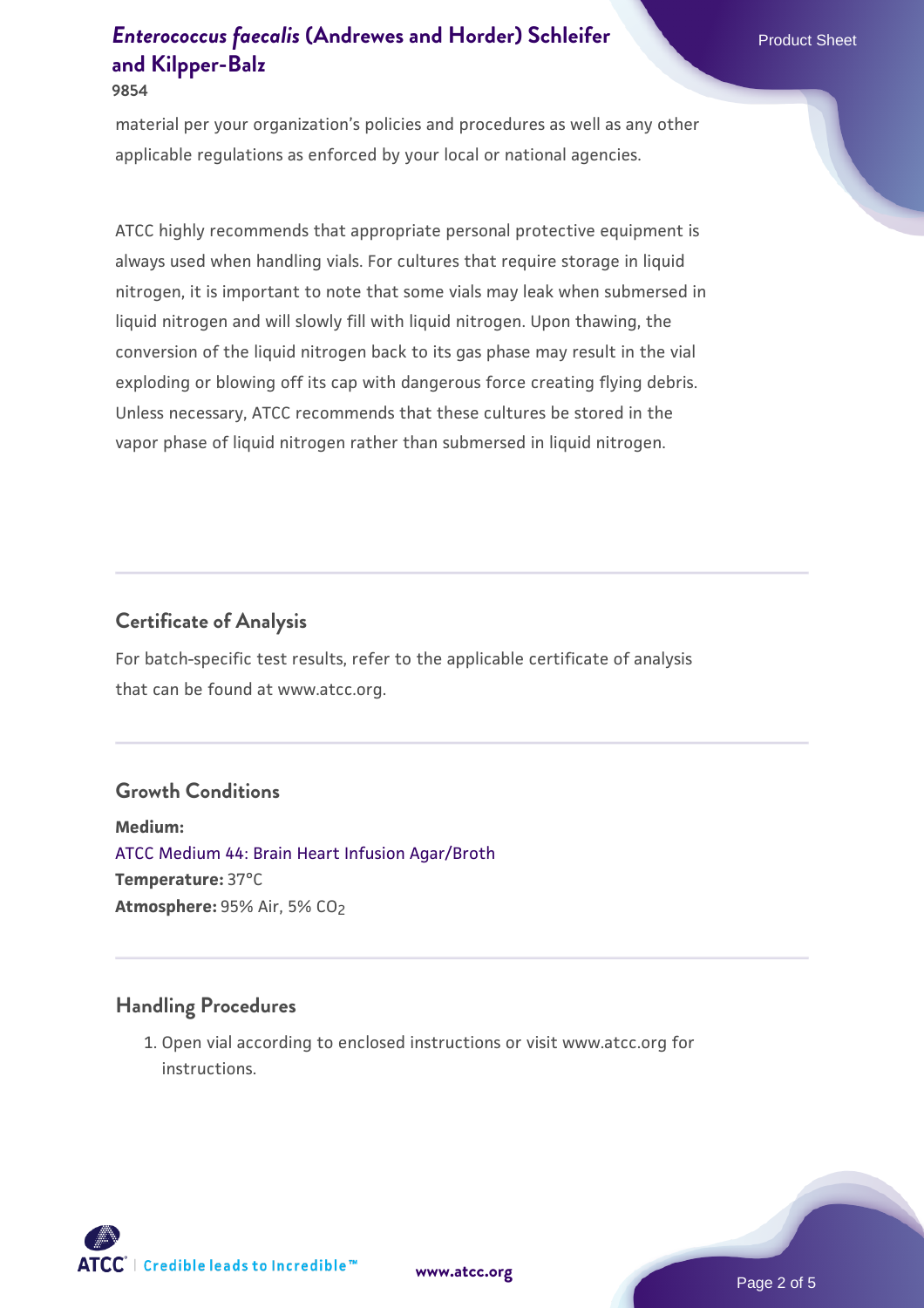#### **9854**

- 2. Rehydrate the entire pellet with approximately 0.5 mL of #44 broth. Aseptically transfer the entire contents to a 5-6 mL tube of #44 broth. Additional test tubes can be inoculated by transferring 0.5 mL of the primary broth tube to these secondary broth tubes.
- 3. Use several drops of the primary broth tube to inoculate a #44 plate and/or #44 agar slant.
- 4. Incubate at 37°C for 24 hours in an atmosphere of 5% CO<sub>2</sub>.

#### **Notes**

Additional information on this culture is available on the ATCC<sup>®</sup> web site at www.atcc.org.

#### **Material Citation**

If use of this material results in a scientific publication, please cite the material in the following manner: *Enterococcus faecalis* (Andrewes and Horder) Schleifer and Kilpper-Balz (ATCC 9854)

#### **References**

References and other information relating to this material are available at www.atcc.org.

#### **Warranty**

The product is provided 'AS IS' and the viability of ATCC® products is warranted for 30 days from the date of shipment, provided that the customer has stored and handled the product according to the information included on the product information sheet, website, and Certificate of Analysis. For living cultures, ATCC lists the media formulation and reagents

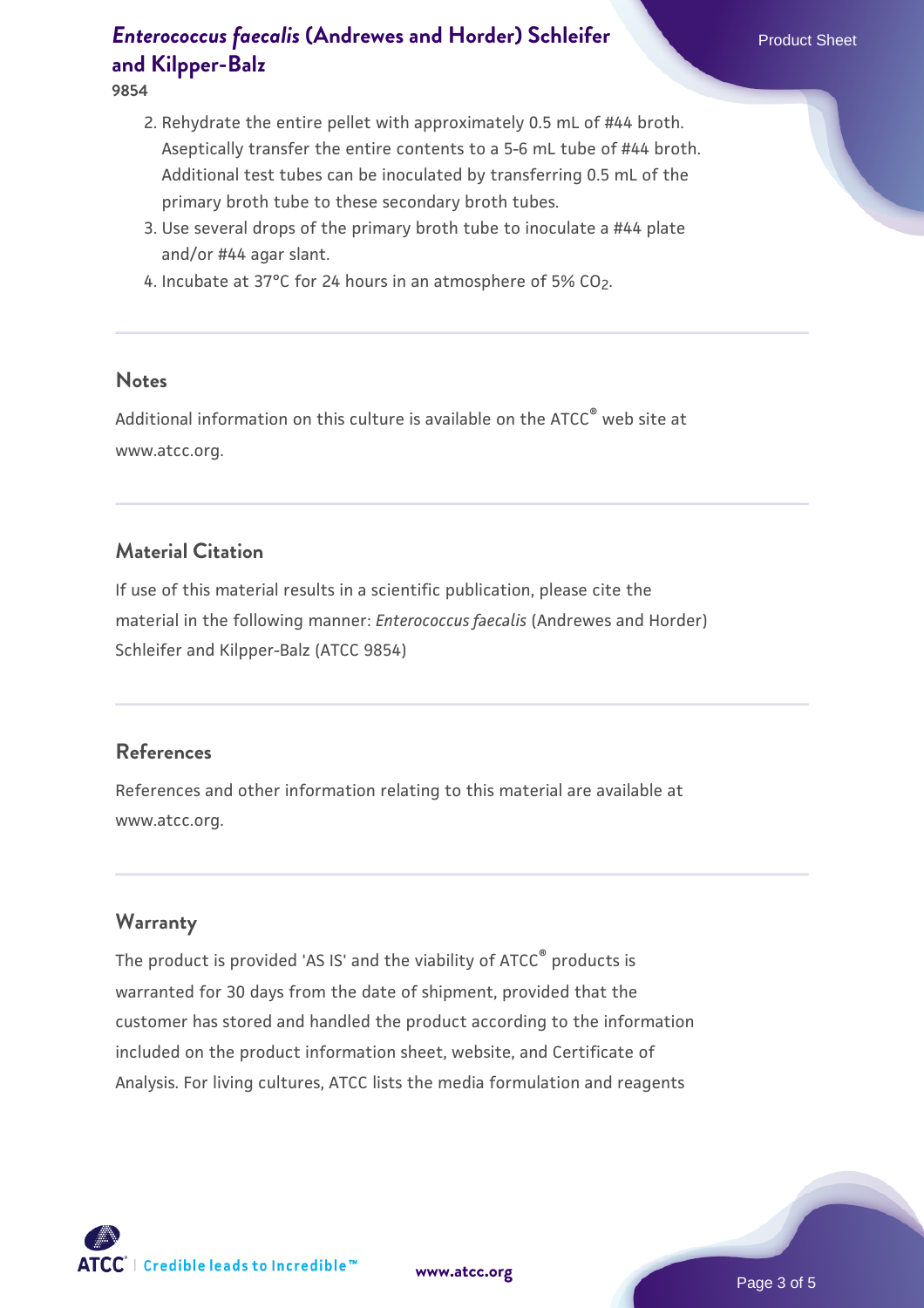#### **9854**

that have been found to be effective for the product. While other unspecified media and reagents may also produce satisfactory results, a change in the ATCC and/or depositor-recommended protocols may affect the recovery, growth, and/or function of the product. If an alternative medium formulation or reagent is used, the ATCC warranty for viability is no longer valid. Except as expressly set forth herein, no other warranties of any kind are provided, express or implied, including, but not limited to, any implied warranties of merchantability, fitness for a particular purpose, manufacture according to cGMP standards, typicality, safety, accuracy, and/or noninfringement.

# **Disclaimers**

This product is intended for laboratory research use only. It is not intended for any animal or human therapeutic use, any human or animal consumption, or any diagnostic use. Any proposed commercial use is prohibited without a license from ATCC.

While ATCC uses reasonable efforts to include accurate and up-to-date information on this product sheet, ATCC makes no warranties or representations as to its accuracy. Citations from scientific literature and patents are provided for informational purposes only. ATCC does not warrant that such information has been confirmed to be accurate or complete and the customer bears the sole responsibility of confirming the accuracy and completeness of any such information.

This product is sent on the condition that the customer is responsible for and assumes all risk and responsibility in connection with the receipt, handling, storage, disposal, and use of the ATCC product including without limitation taking all appropriate safety and handling precautions to minimize health or environmental risk. As a condition of receiving the material, the customer agrees that any activity undertaken with the ATCC product and any progeny or modifications will be conducted in compliance with all applicable laws, regulations, and guidelines. This product is provided 'AS IS' with no representations or warranties whatsoever except as expressly set forth